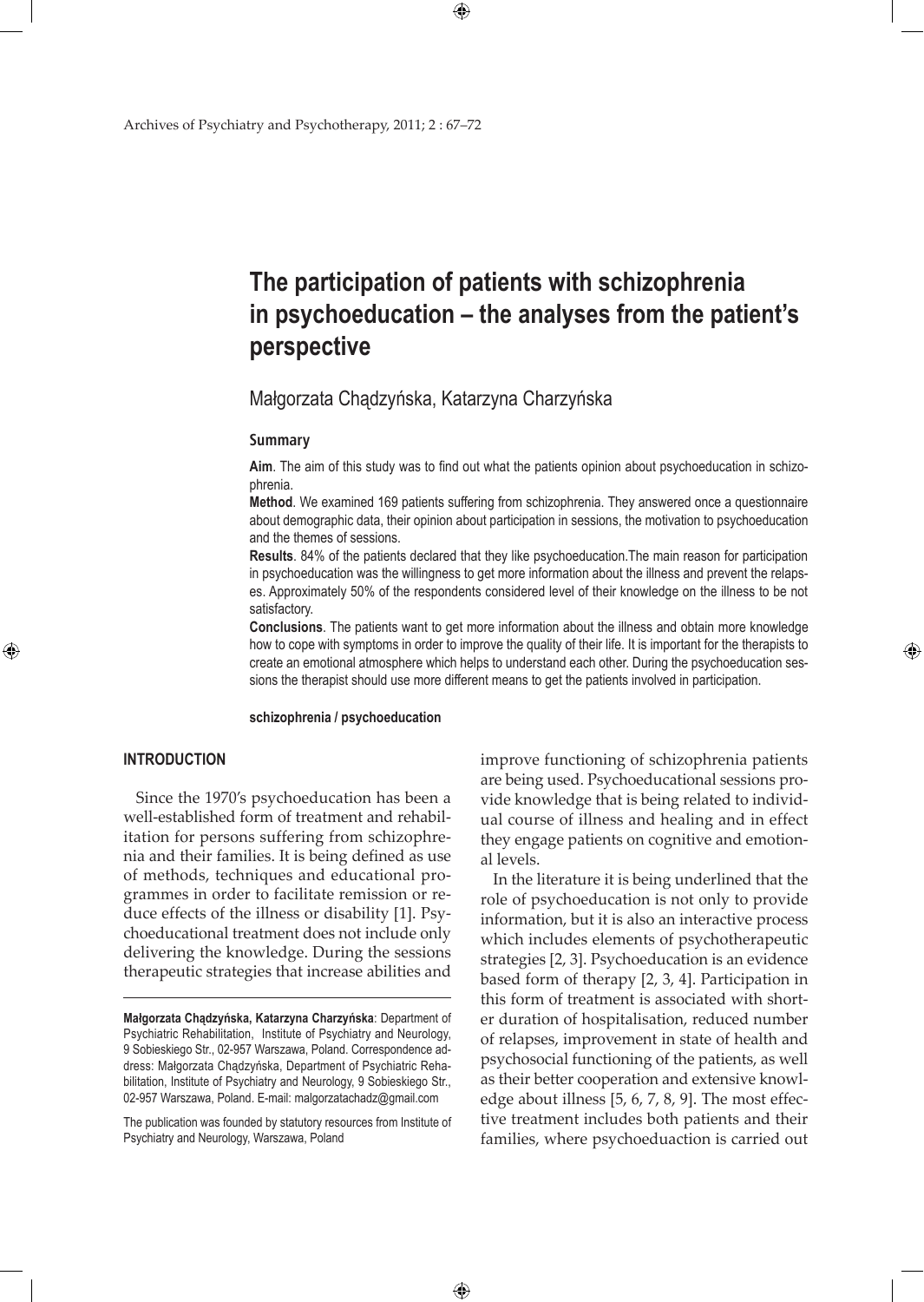⊕

in a form of trialogue: patient–family–therapist [3, 4, 10, 11, 12]. Objective assessments of state of health, course of illness and cooperation indicate effectiveness of psychoeducation in the treatment of patients with schizophrenia. On the other hand, subjective assessments of the quality of life do not change with the increase in knowledge about schizophrenia [13, 14] whereas greater criticism regarding the illness – which is being gained during psychoeducational treatment- is associated with lower quality of life [15]. Thus, educational treatment can indirectly contribute to lower quality of life as it increases criticism towards illness. It is therefore important what are the opinions of the patients, how do they perceive benefits resulting from the participation in psychoeducational sessions and what do they think about organisation of these sessions and their own participation.

It is our assumption that not only the final effect of the psychoeducational treatment – which reveals itself in various time after the completion of the cycle of sessions – is of great importance. Direct gains resulting from the participation in this form of group therapeutic treatment are also crucial. This paper regards the perspective of participants of the sessions: their interest in the problems related to the illness and perceived benefits resulting from the participation in psychoeducational group. The patients have assessed subjective importance of the content of the sessions and suggested their own propositions of the sessions' topics. They have also

| <b>Table 1.</b> Characteristics of the patients participating |  |
|---------------------------------------------------------------|--|
| in psychoeducational sessions                                 |  |

| Characteristics of the patients  | n        | %           |
|----------------------------------|----------|-------------|
| gender                           |          |             |
| female                           | 63       | 38.5        |
| male                             | 104      | 61.5        |
| diagnosis (in groups)            |          |             |
| group of schizophrenia disorders | 14       | 87.5        |
| affective disorders              | 10       | 62.5        |
| other                            | 7        | 43.8        |
| treatment centre                 |          |             |
| inpatient ward                   | 101      | 59.8        |
| outpatient ward                  | 50       | 29.6        |
| other                            | 14       | 8.3         |
|                                  | min-max  | mean (SD)   |
| age (years)                      | 18-74    | 40.3 (13.0) |
| duration of illness (years)      | $1 - 50$ | 10.5 (8.9)  |

indicated the elements that could improve sessions' outcome – related to therapist's attitudes and visual aids used.

### **MATERIAL AND METHOD**

Opinions on psychoeducational sessions and therapist' attitudes were assessed by a questionnaire applied to the patients once. Demographic data was also gathered. The questionnaire included semi-open questions related to self-esteem, psychoeducation's subject, characteristics of the therapist and usefulness of visual aids applied as well as three open questions concerning the reason for participation in the sessions and their subject: "What is the most important reason why you like to participate in psychoeducation?", "Why do you consider the chosen subject to be of most importance to you?", "Which subjects of psychoeducation are missing?". The patients assessed the questions on ordinal scale. Due to the limited number of words of this publication, the questionnaire is not attached to this paper. The content of closed and semi-open questions (with the option to add the answer) is presented further in the text, in section "Results". Demographic data included gender, diagnosis, age, duration of illness and treatment centre where sessions were conducted.

167 patients attending psychoeducational sessions as well as their therapists $1$  were included in the study. 101 (59.8%) individuals were participating in the study while hospitalised in inpatient ward and 50 (29.6%) were the patients of outpatients wards. Characteristics of the study participants are presented in Tab. 1.

Study population included 63 females (37.3%) and 104 males (61.5%) aged 18–74 (mean age – 40.3). All participants were treated for schizophrenia spectrum disorders. Patients in 14 psychoeducational groups (85.5% of total number of groups) had only one diagnosis and in 10 groups (62.5% of groups) affective disorder was an accompanying diagnosis. Other diagnosis included personality disorders and substance use disorders. Mean duration of illness was al-

 $\bigoplus$ 

⊕

<sup>&</sup>lt;sup>1</sup> Results of the study on psychoeducational therapists are described in article: Chądzyńska M, Meder J, Charzyńska K, Drożdżyńska A. Badanie sposobów prowadzenia zajęć psychoedukacyjnych dla osób chorych na schizofrenię – doniesienie wstępne (in press)

Archives of Psychiatry and Psychotherapy, 2011; 2 : 67–72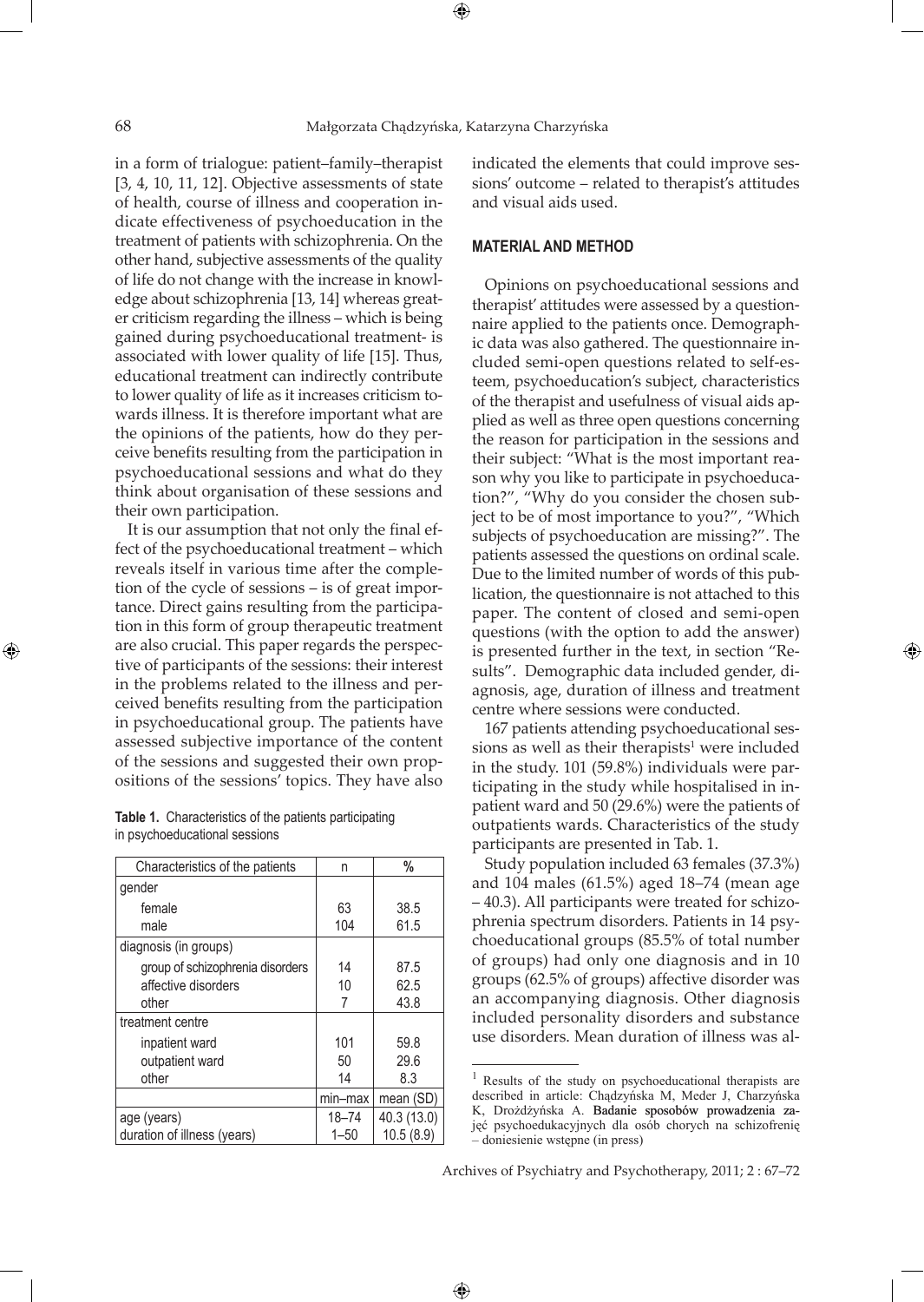⊕

most 11 years, however study group was not homogenous in this respect (range of illness duration was 50 years, 82.8% was ill for less than 16 years).

## **RESULTS**

⊕

Participants completed the questionnaire concerning their subjective opinions on both sessions and a therapist. They were asked for self- assessment with regard to attitudes toward the sessions, concentration and level on knowledge about psychoeducation. Results are shown in Tab. 2.

**Table 2.** Patients' self- assessment with regard to participation in the sessions and attitudes towards them.

| Attitudes towards sessions                                   | n   | %    |
|--------------------------------------------------------------|-----|------|
| positive                                                     | 142 | 84.0 |
| negative                                                     | 21  | 12.4 |
| Self-assessment of level of<br>concentration during sessions |     |      |
| good                                                         | 130 | 76.9 |
| weak or very weak                                            | 35  | 20.7 |
| Assessment of level of knowledge                             |     |      |
| satisfactory                                                 | 79  | 46.7 |
| below satisfactory level                                     | 83  | 49.1 |

130 patients (76.9%) assessed their concentration during sessions as good and only 35 (20.7%) considered their level of attention to be poor. Almost half of the study population (83 patients) described its scope of knowledge about illness as being below satisfactory level. However, 79 patients (46.7%) assessed their knowledge with this regard as satisfactory. The definite majority (142 patients, 84%) considered its attitude towards sessions as positive and stated that it was nice to participate in psychoeducation.

| Reasons for participation in the sessions              |    | %    |
|--------------------------------------------------------|----|------|
| knowledge gain                                         | 91 | 53.8 |
| mood improvement                                       | 20 | 11.8 |
| gains resulting from relationships with other patients | 19 | 112  |
| interesting activity, spending time                    | 11 | 6.5  |
| help in functioning and everyday life                  | 8  | 4.8  |
| general development                                    | 7  | 4.1  |
| help in therapy                                        | 6  | 3.6  |
| other                                                  | 8  | 4.8  |

Archives of Psychiatry and Psychotherapy, 2011; 2 : 67–72

 $\bigoplus$ 

Gaining knowledge about the illness was the most common reason for participation in the sessions (91 patients, 53.8%). Knowledge regarded "course and reasons of illness, pharmacotherapy rules, learning about oneself, insight and coping with symptoms and generally with illness". 20 patients (11.8%) assessed that the sessions improve their mood. 11.2% (19 patients) indicated the gains resulting from interactions with other patients during the sessions. They regarded "possibility to talk about problems, experience exchange, support, sense of community and social contacts". As one of the patients put it "I know that I am not alone in my illness". Spending time is the reason for participation for 11 patients (6.5%). Help in functioning and everyday life (8 patients, 4.8%) regarded "coping with everyday life problems after discharge from the hospital and problems in both private and professional life, looking for one's place among people". 7 patients (4.1%) indicated personal development (widening of consciousness, widening of mental horizon, emotional development, better coping with oneself, mobilisation) as a gain resulting from psychoeducation. Sessions were helpful in therapy for 6 persons (3.6%). Following reasons were indicated by 21 patients who were not satisfied with participation in psychoeducation: sessions were tiring, irritating, boring, not interesting, causing anxiety of participation in them. Negative assessment of the sessions referred to their reception.

Patients assessed level of difficulty of the topics on a scale: 1– easy, 2 – moderately difficult, 3- very difficult. Tab. 4 – *next page*, presents level of difficulty of topics discussed according to the patients.

According to the patients the topics differed with regard to level of difficulty (Friedman test p<0.001). The most difficult topics included: coping with symptoms, asking for help, causes of illness and noticing the first signs of health state worsening. On the other hand, contact with a doctor, pharmacotherapy and avoiding alcohol and narcotics were least difficult, but also least important topics – they were reported as being most important by 7.1%, 8.9% and 6.5% respectively. Coping with illness's symptoms was mentioned as most important topic as it was useful for "understanding the causes of the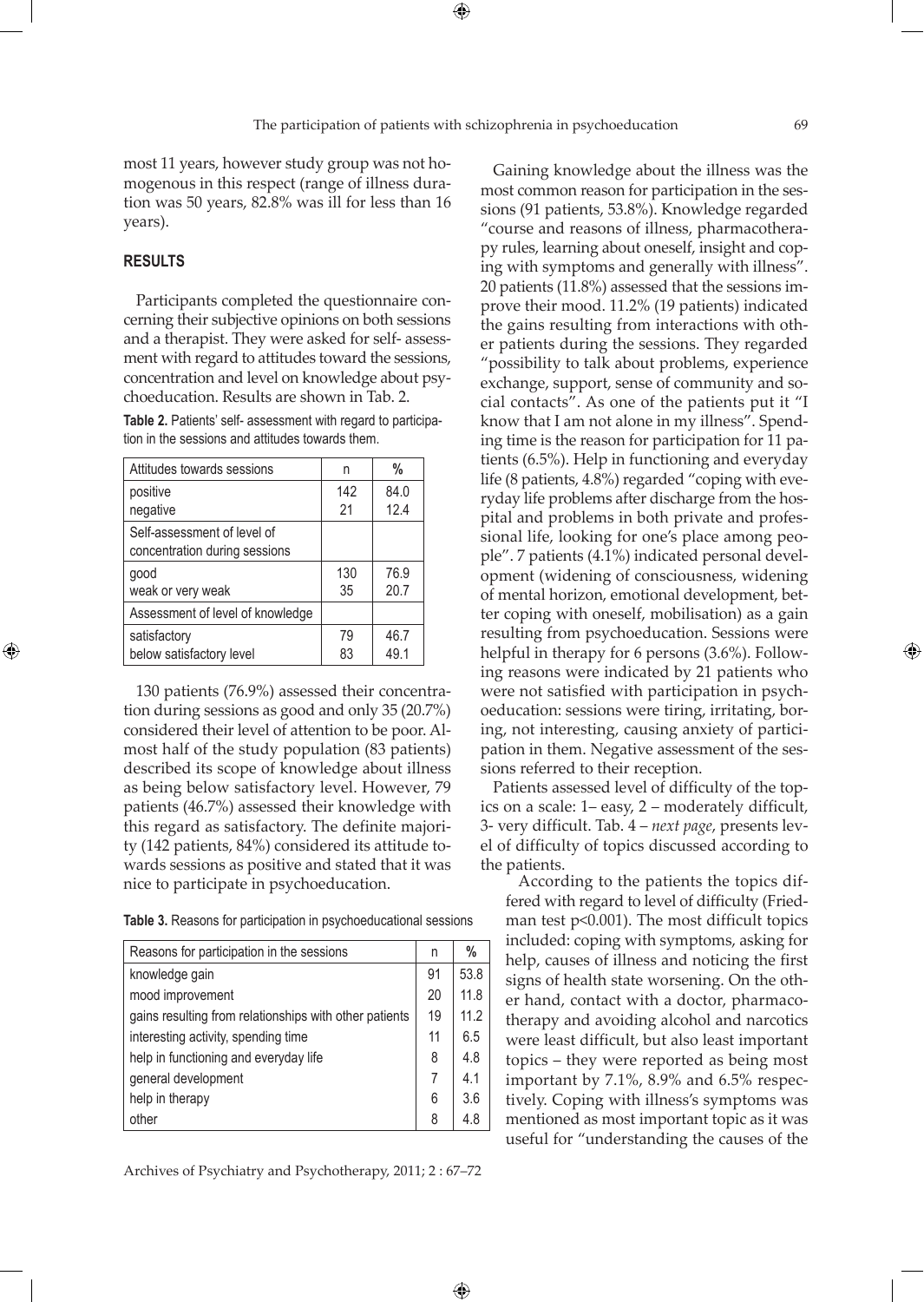$\bigoplus$ 

**Table 4.** Level of difficulty of topics discussed according to the patients

| Topics of psychoeducational sessions |            |                         |      |
|--------------------------------------|------------|-------------------------|------|
|                                      | mean       | importance of the topic |      |
|                                      | difficulty | n                       | %    |
| coping with symptoms                 | 2.01       | 34                      | 20.1 |
| asking for help                      | 2.0        | 7                       | 4.1  |
| causes of illness                    | 1.94       | 30                      | 17.8 |
| noticing first signs of illness      | 1.94       | 26                      | 15.4 |
| worsening of health state            |            |                         |      |
| course of illness                    | 1.85       | 24                      | 14.2 |
| contact with doctor                  | 1.6        | 12                      | 71   |
| pharmacotherapy                      | 1.4        | 15                      | 8.9  |
| avoiding alcohol and narcotics       | 1.4        | 11                      | 6.5  |

illness, gaining the knowledge which helps to counteract the illness, daily functioning and for getting rid of helplessness against symptoms". The second most important topic was causes of the illness (30 patients, 17.8%). Asking for help appeared to be the least important topic for the respondents (it was mentioned as most important by 7 patients, 4.1%). Patients also indicated missing topics that they would find interesting. They referred to following areas: knowledge about illness ("types of mental disorders", "differentiating reality from illness, effects of the illness, realizing the symptoms and coping with them"); pharmacotherapy ("activity of medication, chemical composition of medicines"); legal regulations; functioning in society ("preparation to continuing professional career, how to function in society"); specific social skills ("communication, assertiveness"); functioning in family ("how to adjust to living with illness in family, what influence family may have").

Patients assessed importance of therapist qualities on a scale where 1 meant moderate importance and 3 – very important. Results are presented in Tab. 5.

Differences in patients' assessments of therapist qualities were statistically significant (Friedman test p<0.001). The most important characteristic was "capable of listening and talking" followed by: trustworthy, effective, communicating in a clear and straightforward way, patient, having extensive knowledge. According to the patients the least important quality was therapist's sense of humor followed by being convincing, intelligent, in control of the group, smart and warm.

Patients and therapists were asked about usefulness of different visual aids. Schemes facilitating illness comprehension, photos, brochures, charts with most important information concerning the illness, video materials and boards were considered by both patients and therapists to be most helpful. Patients also found scripts including most important information about the illness to be very useful. Task books and tests verifying patients' knowledge were considered to be relatively least helpful. According to the patients, they would definitely like to use vid-

eo materials (103 persons, 60.9% of the respondents), schemes and pictures (76 persons, 45%) as well as internet (68 persons, 40.2%) during the sessions.

⊕

**Table 5.** Importance of therapist characteristics with regard to conducting psychoeducational sessions

| Therapist characteristics                        | mean<br>importance<br>assessment |
|--------------------------------------------------|----------------------------------|
| able to listen and to talk                       | 2.8                              |
| trustworthy                                      | 2.7                              |
| effective                                        | 2.7                              |
| communicating in a clear and straightforward way | 2.7                              |
| patient                                          | 2.7                              |
| having extensive knowledge                       | 2.7                              |
| open to patients' input                          | 2.6                              |
| kind                                             | 2.6                              |
| easily gets in touch with new people             | 2.6                              |
| competent                                        | 2.6                              |
| engaged in his/ her work                         | 2.6                              |
| likes patients                                   | 2.5                              |
| with practical experience in the field           | 2.5                              |
| matter-of-fact                                   | 2.5                              |
| persuasive                                       | 24                               |
| intelligent                                      | 2.4                              |
| in control over a group                          | 2.4                              |
| wise                                             | 2.4                              |
| warm                                             | 2.4                              |
| with sense of humour                             | 2.2                              |

Archives of Psychiatry and Psychotherapy, 2011; 2 : 67–72

 $\bigoplus$ 

⊕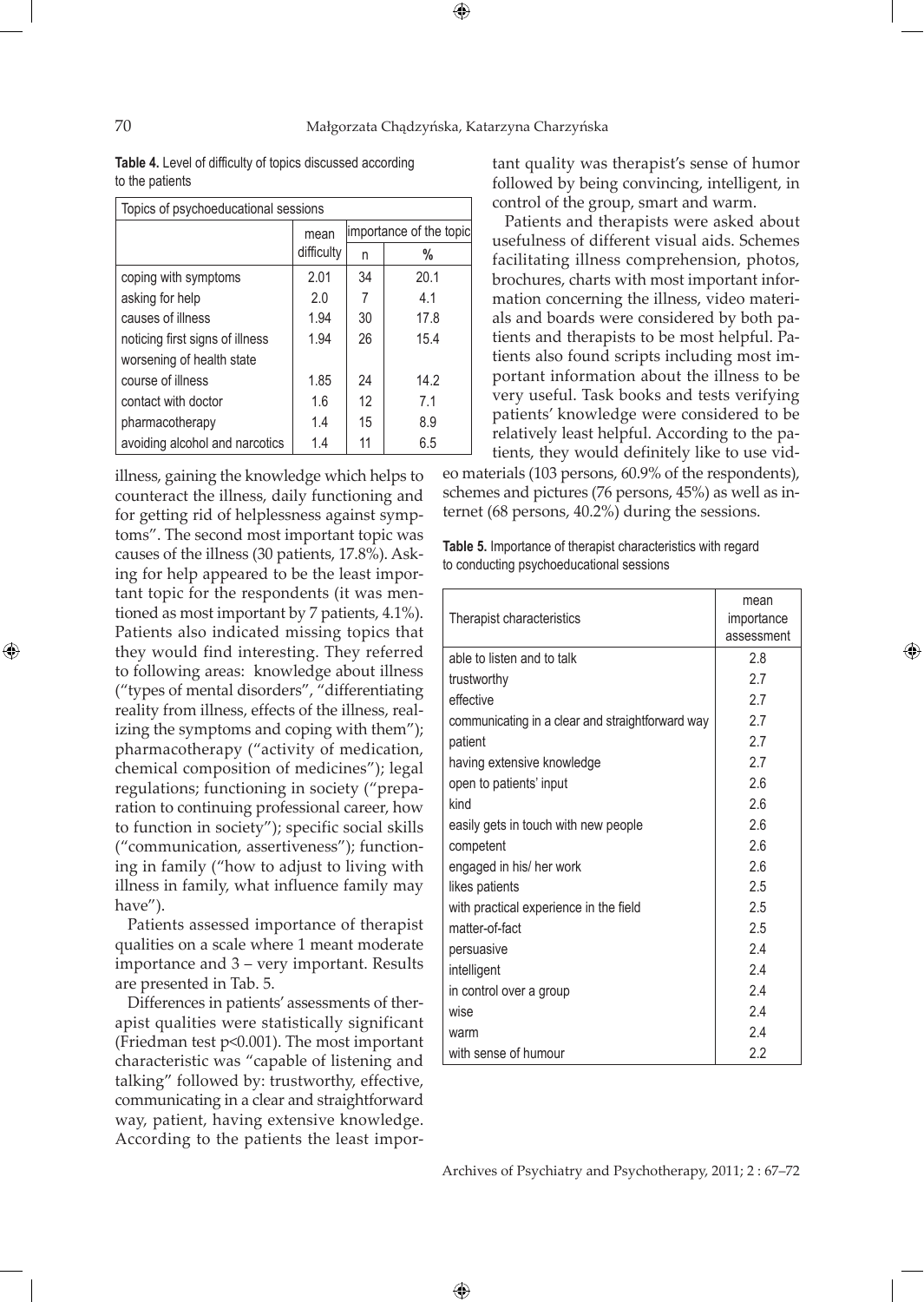## **DISCUSSION**

⊕

Participants' positive attitude towards psychoeducational sessions is an important finding of this study. This is not obvious as during the sessions patients have to confront the illness, its symptoms as well as limitations and changes in everyday life that follows. Positive attitude might arise from expectations that are connected with participation in the meeting and which concerns gaining knowledge about the illness. It is worth considering what changes knowledge about the illness may cause in patients' life. Study participants indicated increase in awareness and insight in illness and healing processes, gaining information on treatment options as well as practical guidelines how to cope with life with schizophrenia. Furthermore professionals underlined patients' better compliance with treatment [8]. About 50% of the respondents reported limited knowledge about the illness. Such subjective assessment motivates to participate in the sessions. It is interesting what the motivation of the rest of the participants was. Second reason for participation in psychoeducation was temporary gains, e.g. mood improvement, spending time and therapeutic gains such as possibility to establish relationships with other patients. This allows exchanging experiences, receiving support and counteracting loneliness. In the literature it is being stressed that participation in psychoeducational process brings the patients emotional relief and helps to accept and cope with schizophrenia [8]. It is especially important after the first episode that the patients understand, create meaning of illness and inscribe illness experience into the picture of themselves, at the same time protecting their own image against negative assessment [2]. Development of coping style leads to increase in control over illness's consequences in different life spheres. Goals of psychoeducation are being reached through raising variety of topics. The participants have assessed their subjective level of importance and difficulty. Following topics related to understanding, recognizing and coping with illness were reported as most important: course and causes of illness, early symptoms recognition and coping with symptoms. Suggested additional topics also referred to different skills facilitating coping with illness. This shows what patients' expectations towards psychoeducation

are. Its most important aim is to provide the participants with ways of coping with illness: monitoring, reacting to worsening health state, counteracting the symptoms in order to be able to fully participate in everyday life. This is the primary goal of psychoeducation as reported by both patients and therapists [1, 16]. The participants highly assessed the level of their own concentration during the sessions; however the therapists reported concentration disturbances as a problem demanding adjusting the course of the meeting to participants' abilities [16].

The participants assessed importance of therapists' qualities. Communicativeness, patience, trustworthiness, knowledge and ability to share it seem to be of most significance. They provide a patient with a feeling that he is being listened to and enable to build trust. Instead of enforcing his own model of schizophrenia, a therapist is expected to deliver information. He follows the patients referring to their subjective sensation of schizophrenia and suggests different understandings in order to allow them to give new meanings to their experiences. It happens in the process of meanings negotiation which occurs between the therapist and sessions' participants and requires patients' cognitive and emotional engagement. Psychoeducation is not only a process of education as it requires use of therapeutic techniques and the leader's tasks involve both education and therapy [2, 3, 16]. Nevertheless the therapists' qualities appreciated by the respondents were related both to their educational skills and ability to establish positive contact.

Practical issues related to psychoeducational sessions were also researched in the current study. Both patients and therapists agreed that aids involving different senses (e.g. photos, boards, schemes, video materials) were useful. The patients would be particularly interested in using the forms which can be seen, heard and touched. This shows that form of the sessions as well as engagement of all senses may also be used to arise the interest of the participants. Additionally, the way of conducting the sessions may include different components: discussion group, behavioural- cognitive training, therapeutic techniques [3, 6, 17]. Forms of the sessions are important on many levels. Firstly, attractive, interesting sessions increase patients' motivation for participation. Secondly, various,

Archives of Psychiatry and Psychotherapy, 2011; 2 : 67–72

⊕